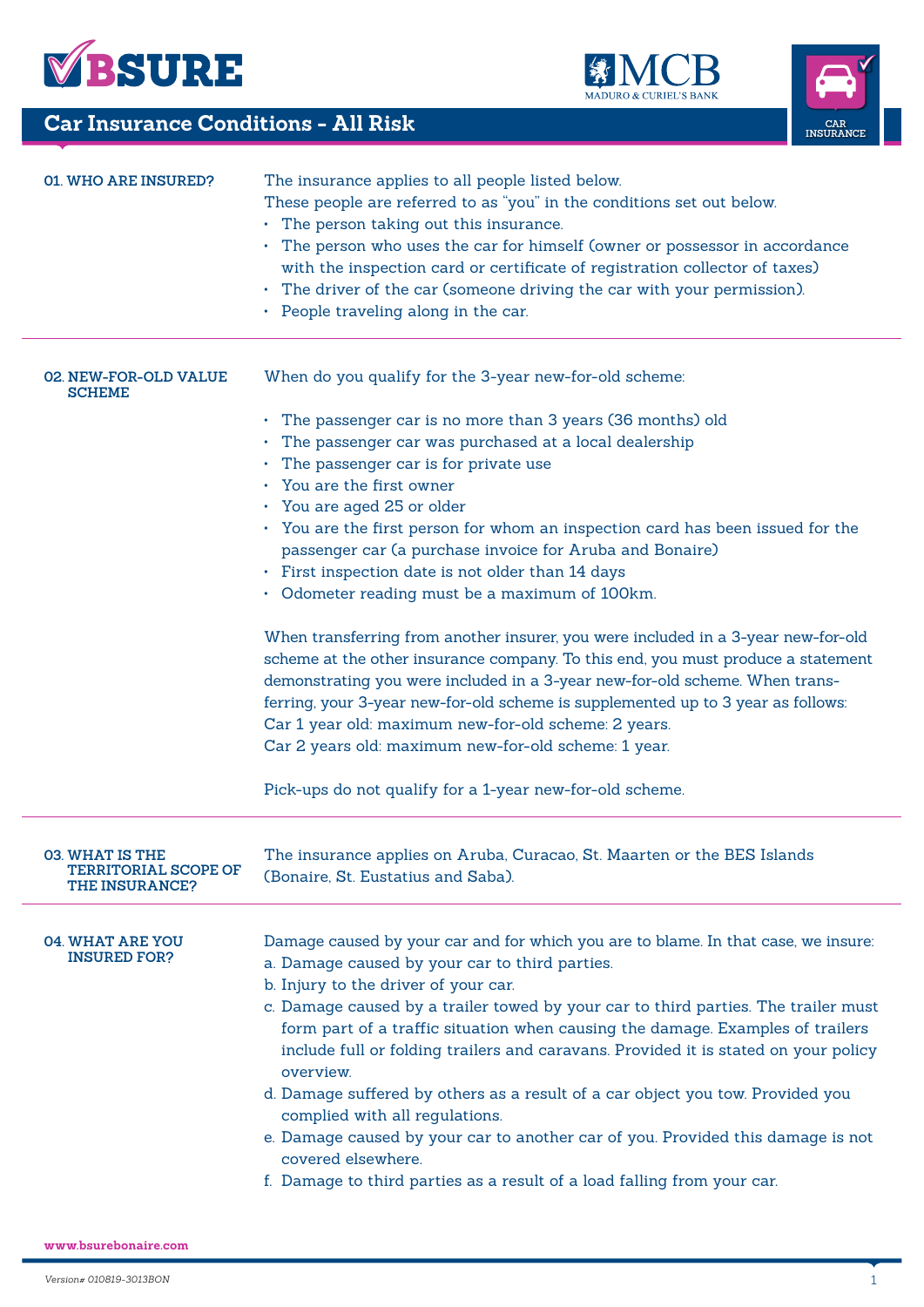



#### **04. WHAT ARE YOU INSURED FOR?**

We also reimburse:

- g. Damage as a result of fire or explosion.
- h. Damage as a result of natural disasters
- i. Damage as a result of lightning or short-circuiting.
- j. Damage as a result of a collision with animals at large.
- k. Damage as a result of joyriding, loss or (attempted) theft, forced entry into your car.
- l. Broken windscreen.
- m. Water damage (including flooding).
- n. Damage to your car caused by you or the authorized driver, unintentionally.
- o. Damage whilst your car was parked.
- p. Other (accident) damage to your car not caused intentionally.
- q. Damage as a result of riots, disturbances, strike, malice (vandalism).
- r. Transport costs/tow charges (a maximum of twice per claim).
- s. Did you transport a dog or cat in your car? Were they injured in a traffic accident? We will reimburse the medical costs.

Damage to family motor vehicle:

Compensation for damage with or by the motor vehicle to another motor vehicle, or to a trailer not attached to the motor vehicle causing damage, of which the policyholder is the owner or holder, insofar as

a. the damage was caused by the fault of the actual driver;

b. the two motor vehicles are driven mainly by the policyholder or the family members living with him.

Unless a different insurance policy can be invoked.

Not insured is the damage inflicted on the buildings or on the grounds used by or belonging to the policyholder. Neither is the possible depreciation of the motor vehicle or trailer insured.

#### **05. WHAT ARE YOUR DEDUCTIBLES?**

| At the 1st notice of claim |            |  |
|----------------------------|------------|--|
| Listed value               | Deductible |  |
| up to 17,999               | 250        |  |
| 18,000 - 29,999            | 250        |  |
| 30,000 - 49,999            | 450        |  |
| 50,000 - 74,999            | 650        |  |
| 75,000 to 99,999           | 850        |  |
| 100,000 and higher         |            |  |
| 2% of the listed value     |            |  |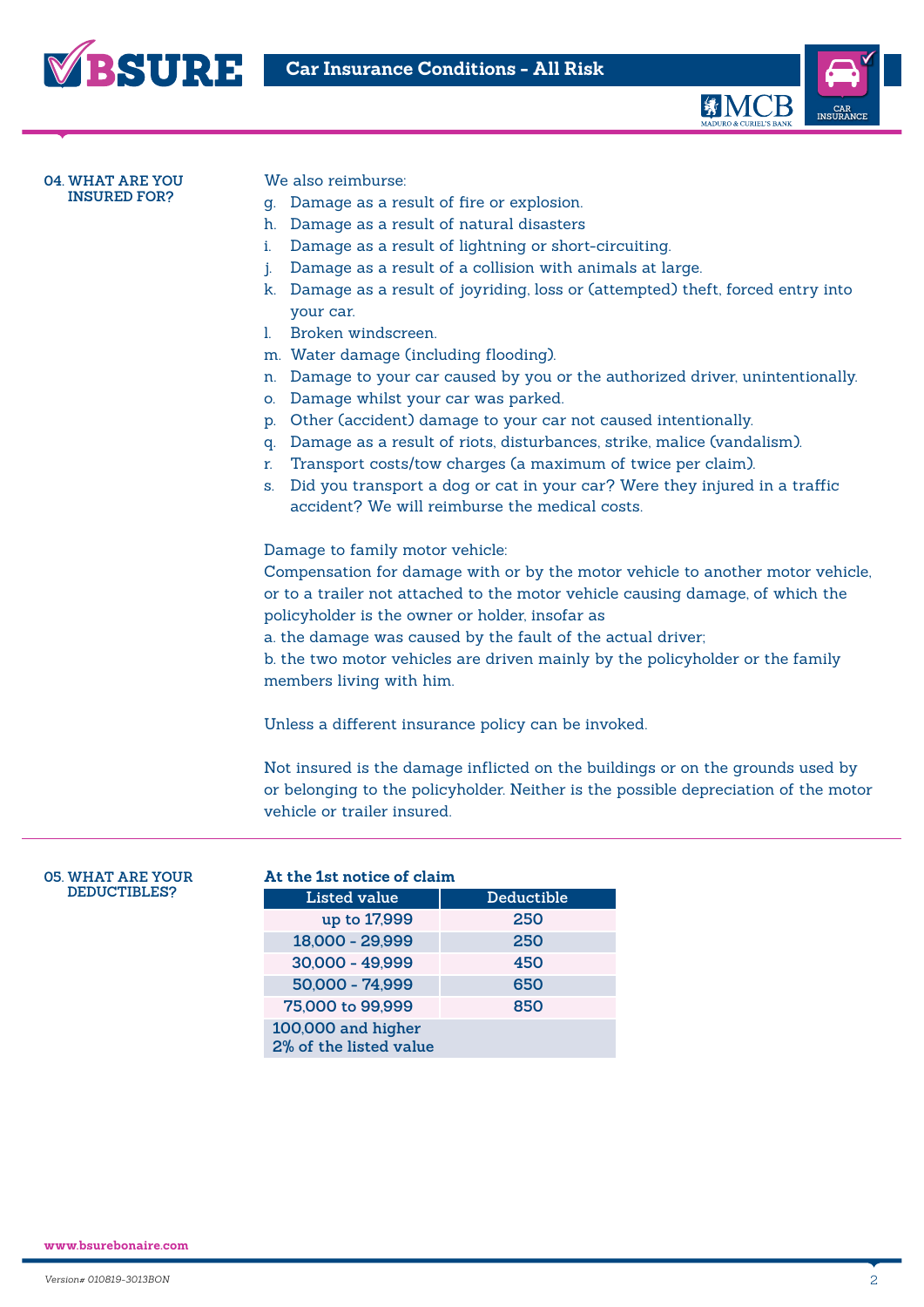



#### **05. WHAT ARE YOUR DEDUCTIBLES?**

### **In the event of a subsequent claim within 12 months after the previous**

| <b>Listed value</b>                      | Deductible |  |  |
|------------------------------------------|------------|--|--|
| up to 17,999                             | 250        |  |  |
| 18,000 - 29,999                          | 300        |  |  |
| 30,000 - 49,999                          | 540        |  |  |
| 50,000 - 74,999                          | 780        |  |  |
| 75,000 - 99,999                          | 1000       |  |  |
| 100,000 and higher                       |            |  |  |
| 2% of the listed value or the deductible |            |  |  |
| stated on your policy schedule           |            |  |  |

If the driver of the motor vehicle is under 23 or if the driver, at the time of the collision, is not listed on the policy schedule, an additional deductible of ANG. 350 applies on top of the aforesaid deductible.

If you have held your driver's license for less than 1 year, an additional deductible of ANG. 150 applies on top of the aforesaid deductible. If another party is responsible for your damage and we recover that damage from that other party, the claim does not count towards your deductible and does not affect your no-claim discount.

We do not charge a deductible in the event of a broken windscreen.

### **06. MAXIMUM AMOUNTS PER CLAIM**

The maximum loss that is reimbursed in the event of damage is as follows:

### **a. If you have comprehensive insurance with a new-for-old scheme:**

The new-for-old value is paid in the event of cars less than 3 years old, provided the damage is incurred within 36 months. The new-for-old value of the passenger car will be the price of a new passenger car of the same make, type and model applicable on the date of the loss, subject to a maximum of 125% of the value stated on the policy schedule. If this type or model is no longer available, the most recent listed valued will be indexed in accordance with the cost-of-living index of the Central Bureau of Statistics, subject to a maximum of 125% of the value stated on the policy schedule.

The 3-year new-for-old scheme does not apply if the driver, in the event of a collision, is under 25.

If, at the time of the damage, the actual driver of the motor vehicle was under 25, and the repair costs are more than 2/3 of the value of the motor vehicle immediately prior to the damage being sustained then, contrary to the above, the depreciation rule below is applied:

- 1. if the damage is sustained within twelve months after the insurance inception date, this value will be set at new-for-old value applicable then;
- 2. if the damage is sustained after these 12 months, the percentage by which the then applicable new-for-old value is decreased from the 13th to the 36th month is: 1.5%. In which the depreciation in the 13th month is equal to 1.5% of the then applicable new-for-old value and 36% of the then applicable new-for-old value in the 36th month;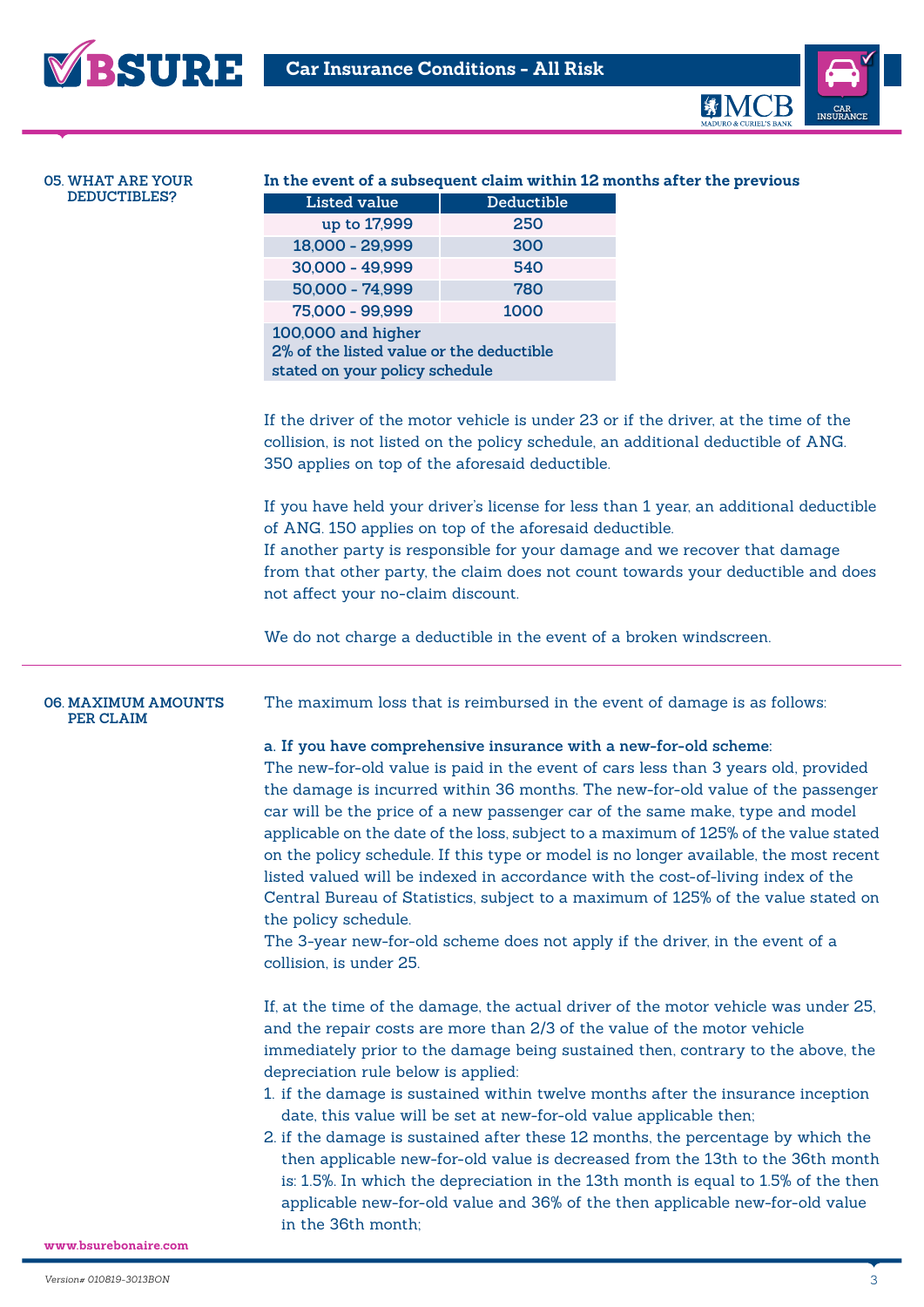



| <b>06. MAXIMUM AMOUNTS</b><br>PER CLAIM                                                      | 3. if the damage is sustained after these 36 months, the insured value will be<br>halved from the 37th month, after which the resulting value will be reduced by<br>10% per year on a pro rata basis.                                                                                                                                                                                                                                                                                                                                                                                                                              |
|----------------------------------------------------------------------------------------------|------------------------------------------------------------------------------------------------------------------------------------------------------------------------------------------------------------------------------------------------------------------------------------------------------------------------------------------------------------------------------------------------------------------------------------------------------------------------------------------------------------------------------------------------------------------------------------------------------------------------------------|
|                                                                                              | b. If you have comprehensive insurance without a new-for-old scheme:<br>The current market value of the car is paid out and if a loss event occurs within<br>60 months after the motor vehicle was taken into traffic for the first time, the<br>following depreciation rates apply.<br>1. Not older than 12 months, 25% of the insured value<br>2. Not older than 24 months, 20% of the value calculated under 1.<br>3. Not older than 36 months, 15% of the value calculated under 2.<br>4. Not older than 48 months, 10% of the value calculated under 3.<br>5. Not older than 60 months, 10 % of the value calculated under 4. |
|                                                                                              | In all other cases, we reimburse the current market value minus the residual value.<br>The aforesaid percentages can be increased by 25%, depending on the condition<br>of the passenger car (e.g. the absence of an airbag).                                                                                                                                                                                                                                                                                                                                                                                                      |
|                                                                                              | If lost or stolen, the new-for-old value is paid out for cars less than 3 years old.<br>All this in accordance with the provisions set out under 06 a.                                                                                                                                                                                                                                                                                                                                                                                                                                                                             |
|                                                                                              | As commencement date for the depreciation we always use the first day of<br>the calendar year of the year of manufacture of the passenger car, unless the<br>customer can demonstrate another date.<br>• A maximum of ANG 2,500,- for accessories built in later. We reimburse these<br>accessories on the basis of the replacement value.<br>• A maximum of ANG 250,- for medical costs of your dog or cat, without<br>deductible.                                                                                                                                                                                                |
| <b>07 COURTESY VEHICLE</b>                                                                   | Replacement transport (similar to the insured car) is reimbursed subject to the<br>restrictive conditions below.<br>- in the event of a repair, up to a maximum of 14 days and ANG. 1,000,-<br>- in the event of a total loss, up to a maximum of 10 days and ANG. 1,000,-<br>- if lost or stolen, as long as the car has not been recovered, up to a maximum of<br>21 days and ANG. 1,000,-                                                                                                                                                                                                                                       |
|                                                                                              | NOTE: Reimbursement of replacement transport is subject to approval from<br>our loss adjuster.                                                                                                                                                                                                                                                                                                                                                                                                                                                                                                                                     |
| 08. HOW IS THE DAMAGE<br><b>TO YOUR VEHICLE</b><br><b>ASSESSED AND</b><br><b>REIMBURSED?</b> | We assess the damage on the basis of the cover selected by you and are entitled<br>to reimburse the damage directly to the benefit recipient.<br>• We engage an expert to assess the damage.<br>• If so required, we reimburse the costs of repair on the basis of new, similar parts.<br>• If the difference between the value before the accidents and the value of what<br>remains thereafter is lower than the cost of repair, it is a write-off.                                                                                                                                                                              |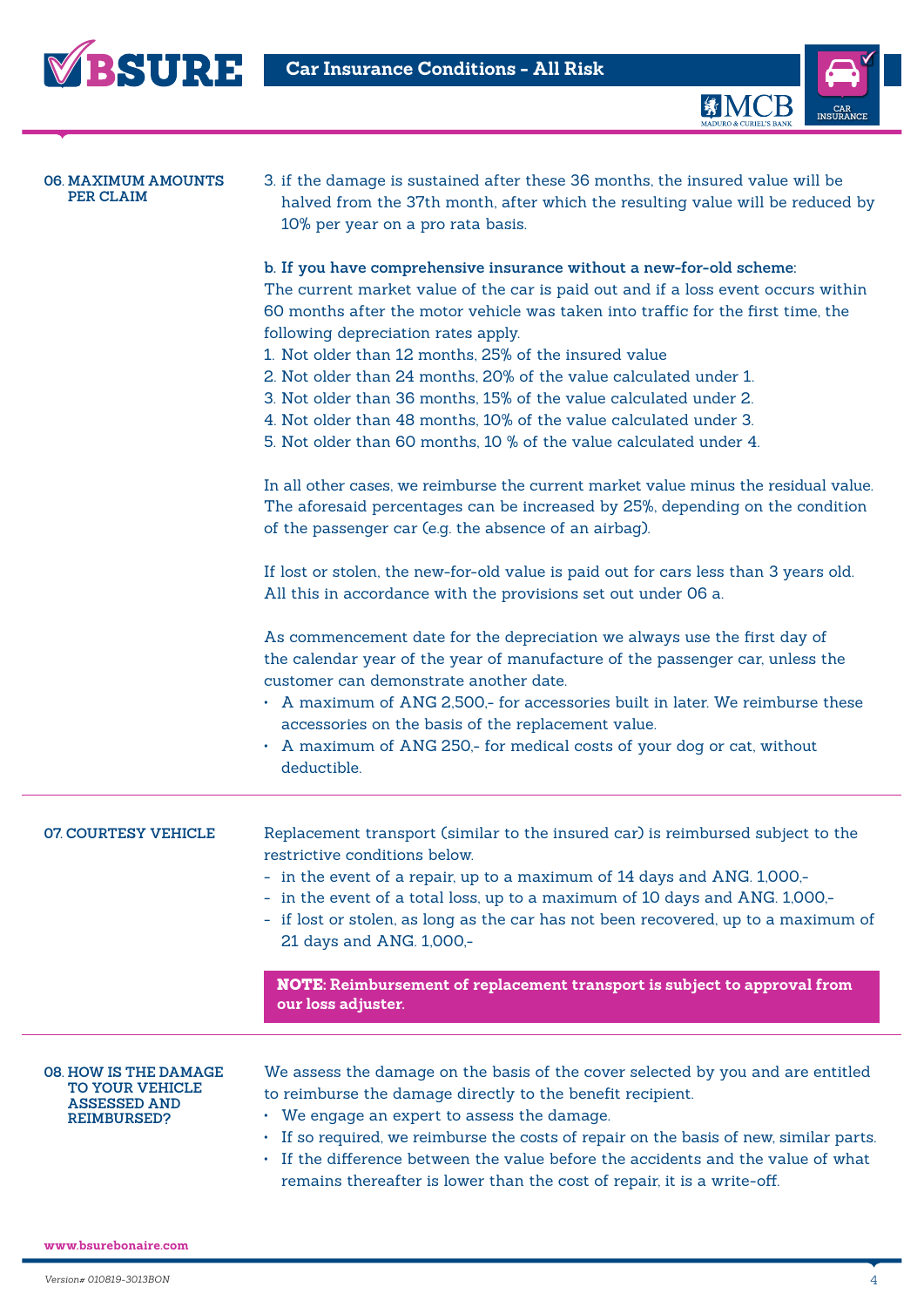



**08. HOW IS THE DAMAGE TO YOUR VEHICLE ASSESSED AND REIMBURSED?**

# **Write-off:**

If your car is a write-off, we will be entitled to take possession of the wreckage. Damage will only be dealt with if you have submitted the insurance certificate, fully paid up. In the event of monthly installments, we set off the premium balance when damage is incurred.

### **Stolen:**

If your car is lost or stolen and not recovered within 21 days, we only pay out if you meet the following conditions:

- You have submitted your insurance certificate or, if the insurance certificate is in the stolen car, you will sign a statement indemnifying us against any consequences of failure to submit your insurance certificate.
- You will sign a statement in which you transfer your right of ownership to us.

If your car is financed, we will pay the reimbursement to the financier of the car. The value of anything remaining and the residual value is paid directly to you. If the car is recovered within 21 days after having been reported to the police, we will assess the damage on the basis of the cover taken out by you.

#### **09. WHAT DAMAGE IS EXCLUDED?**

This insurance never reimburses damage:

- a. As a result of a defect, wear and tear or poor maintenance
- b. As a result of faulty parts or a faulty construction
- c. To a car or other object that was towed by your car
- d. To a load or luggage that was transported with the car.
- e. During loading and unloading
- f. During official and non-official (speed) competitions in which the car was used.
- g. During hiring, leasing or use of the car as a taxi or bus.
- h. Caused by people driving your car without permission.
- i. If the driver is not competent to drive. Examples: no valid driver's license, disqualified from driving, driving under the influence of alcohol, drugs or medication, participates in criminal activities.
- j. As result of/to illegal accessories.
- k. To equipment that is not built-in (including theft and loss)
- l. If the inspection card is not in the name of the policyholder.
- m. If you caused damage intentionally or as a result of recklessness, or if this was caused with your permission.
- n. Because the car is (temporarily) unavailable to you.
- o. Because the car dropped in value after having sustained damage, despite having been repaired. (In the event of a write-off, the loss adjuster determines the value after having been written off)
- p. Because of other indirect loss as a result of damage (following an accident).
- q. Whist the car is seized.
- r. As a result of special arrangements, such as warranty, indemnification or penalty clauses.
- s. Which is already reimbursed by virtue of a law or other insurance, or which would have been insured if you had not been insured with us.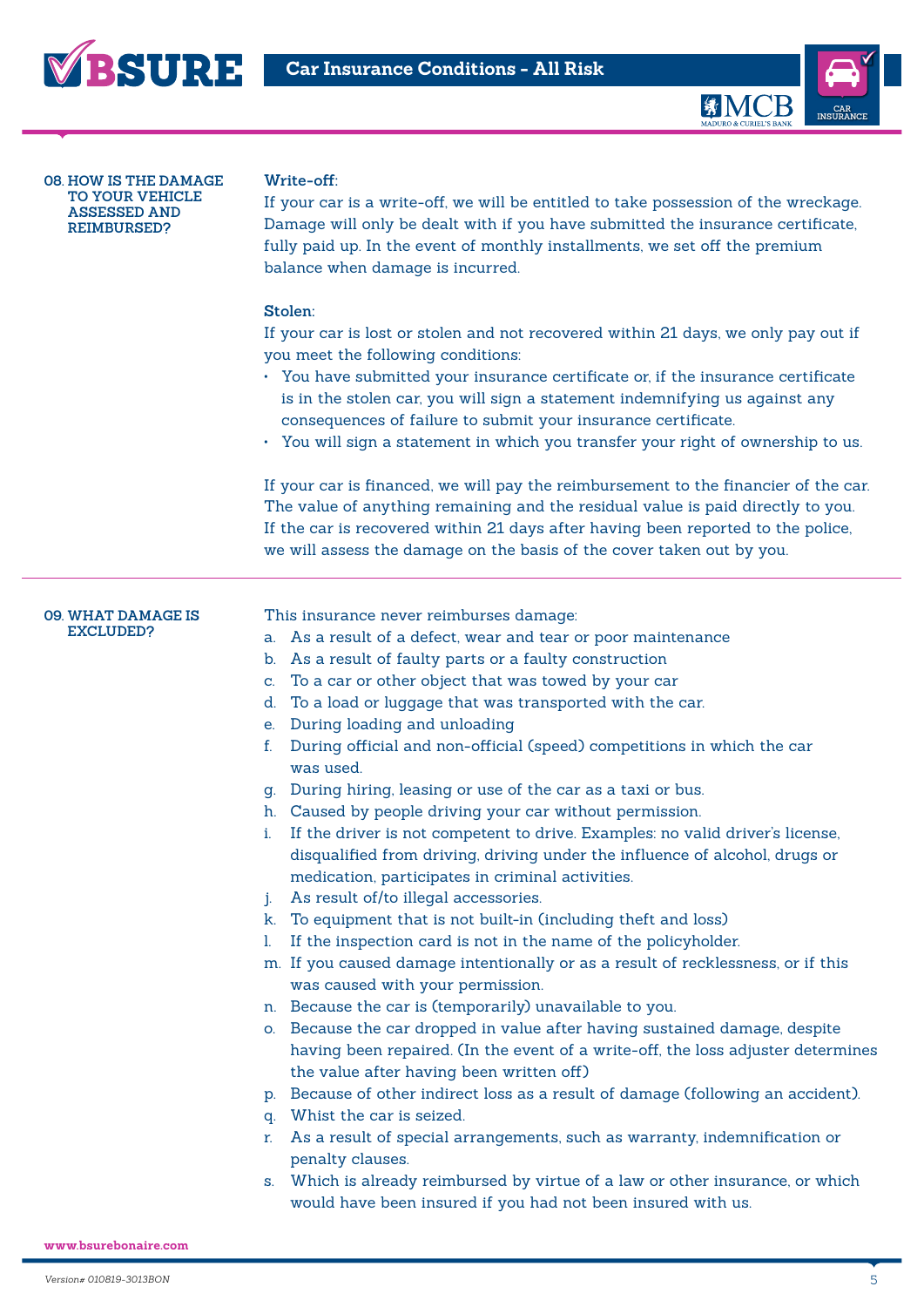



| <b>09. WHAT DAMAGE IS</b><br>EXCLUDED?          | t. If the driver was unfit to drive motor vehicles to the extent that this would<br>have been prohibited under law or by the authorities.<br>u. Caused while the motor vehicle was entrusted to a transport company in<br>connection with transportation across the sea, other than by a ferry within<br>the territorial scope of the insurance.<br>To goods (including fencing) that belong to the insured, were in the<br>V.<br>possession of the insured or that were transported with the vehicle.<br>w. If driver fell asleep.                                                                                                                                                                                                                                                                                      |
|-------------------------------------------------|--------------------------------------------------------------------------------------------------------------------------------------------------------------------------------------------------------------------------------------------------------------------------------------------------------------------------------------------------------------------------------------------------------------------------------------------------------------------------------------------------------------------------------------------------------------------------------------------------------------------------------------------------------------------------------------------------------------------------------------------------------------------------------------------------------------------------|
| <b>10. RECOVERABLE</b><br><b>DAMAGE OR LOSS</b> | In onderstaande gevallen zullen we te allen tijde de schade die we moeten<br>vergoeden van u terugeisen.<br>In the cases below, we will at all times claim back the damage we have to<br>reimburse, from you.<br>• The driver had consumed more alcohol than permitted by law.<br>• The driver was under the influence of medicines or drugs.<br>The driver did not have a valid driver's license.<br>• The damage was intentionally caused by or on behalf of the policyholder<br>or the driver.<br>• If the policy does not provide cover and, in accordance with the LAM<br>(National Ordinance on Motor Vehicles Liability Insurance), must indemnify<br>the injured party<br>If the driver was unfit to drive motor vehicles to the extent that this would<br>have been prohibited under law or by the authorities. |
| <b>11. WHAT DO WE</b><br><b>MEAN BY</b>         | a. No-claim years<br>A year (12 consecutive months) that you drive without damage attributable to<br>you is referred to by us as a no-claim year. The number of no-claim years is<br>accrued through time. The more no-claim years you accrue, the less premium<br>you pay.<br>b. Main driver<br>The person usually driving the car.                                                                                                                                                                                                                                                                                                                                                                                                                                                                                     |

# **c. Current market value**

The insured sum or the new-for-old value as stated on the policy schedule, after deduction of the depreciation rate referred to in article 06.

# **d. New-for-old value**

The new-for-old value of the passenger car will be the price of a new passenger car of the same make, type and model applicable on the date of the loss. If this type or model is no longer available, the most recent

listed valued will be indexed in accordance with the cost-of-living index of the Central Bureau of Statistics.

# **e. Replacement value**

The amount needed to replace your items by similar items.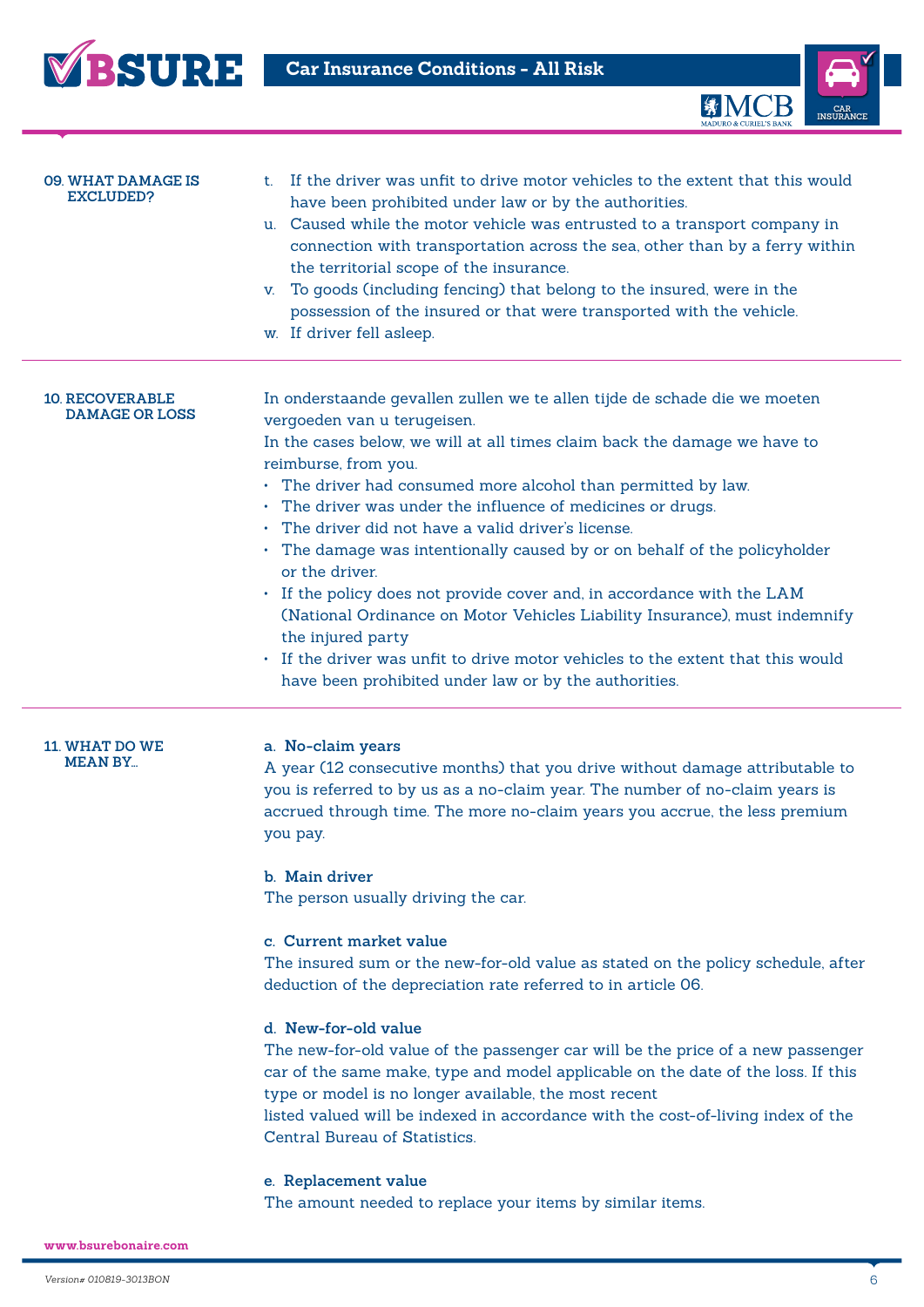



**11. WHAT DO WE MEAN BY...**

# **f. Write-off**

The total repair costs of the motor vehicle are more than 2/3 of the insured value and the motor vehicle was used for private purposes only.

# **g. Car**

The passenger car is for private use

| <b>DISCOUNT &amp;</b><br><b>SURCHARGES</b>                                | <b>Step</b>                                                                                                                                                                                                                                                                                                                                                                                                                                                | Current premium                                                                                                                                                                                                                                                                                                                   | Without claims<br>to step | 1 claim<br>to step      | 2 claims<br>to step |
|---------------------------------------------------------------------------|------------------------------------------------------------------------------------------------------------------------------------------------------------------------------------------------------------------------------------------------------------------------------------------------------------------------------------------------------------------------------------------------------------------------------------------------------------|-----------------------------------------------------------------------------------------------------------------------------------------------------------------------------------------------------------------------------------------------------------------------------------------------------------------------------------|---------------------------|-------------------------|---------------------|
|                                                                           | 22                                                                                                                                                                                                                                                                                                                                                                                                                                                         | 20                                                                                                                                                                                                                                                                                                                                | 22                        | 17                      | 17                  |
|                                                                           | 21                                                                                                                                                                                                                                                                                                                                                                                                                                                         | 25                                                                                                                                                                                                                                                                                                                                | 21                        | 16                      | 15                  |
|                                                                           | 20                                                                                                                                                                                                                                                                                                                                                                                                                                                         | 25                                                                                                                                                                                                                                                                                                                                | 20                        | 15                      | 13                  |
|                                                                           | 19                                                                                                                                                                                                                                                                                                                                                                                                                                                         | 25                                                                                                                                                                                                                                                                                                                                | 19                        | 14                      | 11                  |
|                                                                           | 18                                                                                                                                                                                                                                                                                                                                                                                                                                                         | 30                                                                                                                                                                                                                                                                                                                                | 19                        | 13                      | 11                  |
|                                                                           | 17                                                                                                                                                                                                                                                                                                                                                                                                                                                         | 30                                                                                                                                                                                                                                                                                                                                | 18                        | 12                      | $\mathbf{9}$        |
|                                                                           | 16                                                                                                                                                                                                                                                                                                                                                                                                                                                         | 30                                                                                                                                                                                                                                                                                                                                | 17                        | 9                       | 5                   |
|                                                                           | 15                                                                                                                                                                                                                                                                                                                                                                                                                                                         | 35                                                                                                                                                                                                                                                                                                                                | 16                        | 8                       | 5                   |
|                                                                           | 14                                                                                                                                                                                                                                                                                                                                                                                                                                                         | 35                                                                                                                                                                                                                                                                                                                                | 15                        | 7                       | 4                   |
|                                                                           | 13                                                                                                                                                                                                                                                                                                                                                                                                                                                         | 35                                                                                                                                                                                                                                                                                                                                | 14                        | 6                       | 3                   |
|                                                                           | 12                                                                                                                                                                                                                                                                                                                                                                                                                                                         | 40                                                                                                                                                                                                                                                                                                                                | 13                        | 5                       | 2                   |
|                                                                           | 11                                                                                                                                                                                                                                                                                                                                                                                                                                                         | 40                                                                                                                                                                                                                                                                                                                                | 12                        | $\overline{\mathbf{4}}$ | $\mathbf{1}$        |
|                                                                           | 10                                                                                                                                                                                                                                                                                                                                                                                                                                                         | 45                                                                                                                                                                                                                                                                                                                                | 11                        | 3                       | 1                   |
|                                                                           | $\mathbf{9}$                                                                                                                                                                                                                                                                                                                                                                                                                                               | 45                                                                                                                                                                                                                                                                                                                                | 10                        | 3                       | $\mathbf{1}$        |
|                                                                           | 8                                                                                                                                                                                                                                                                                                                                                                                                                                                          | 50                                                                                                                                                                                                                                                                                                                                | 9                         | 3                       | 1                   |
|                                                                           | 7                                                                                                                                                                                                                                                                                                                                                                                                                                                          | 65                                                                                                                                                                                                                                                                                                                                | 8                         | 3                       | $\mathbf{1}$        |
|                                                                           | 6                                                                                                                                                                                                                                                                                                                                                                                                                                                          | 80                                                                                                                                                                                                                                                                                                                                | 7                         | 3                       | 1                   |
|                                                                           | 5                                                                                                                                                                                                                                                                                                                                                                                                                                                          | 90                                                                                                                                                                                                                                                                                                                                | 6                         | $\overline{a}$          | $\mathbf{1}$        |
|                                                                           | 4                                                                                                                                                                                                                                                                                                                                                                                                                                                          | 95                                                                                                                                                                                                                                                                                                                                | 5                         | $\overline{a}$          | 1                   |
|                                                                           | 3                                                                                                                                                                                                                                                                                                                                                                                                                                                          | 100                                                                                                                                                                                                                                                                                                                               | $\overline{4}$            | $\overline{a}$          | 1                   |
|                                                                           | $\overline{a}$                                                                                                                                                                                                                                                                                                                                                                                                                                             | 110                                                                                                                                                                                                                                                                                                                               | 3                         | 1                       |                     |
|                                                                           | $\mathbf{1}$                                                                                                                                                                                                                                                                                                                                                                                                                                               | 120                                                                                                                                                                                                                                                                                                                               | $\overline{2}$            | $\mathbf{1}$            | 1<br>$\mathbf{1}$   |
| <b>TRANSPORT CLAUSE</b><br><b>PARTS UNAVAILABLE</b>                       | Specifically, if it appears that the damage incurred to the insured motor vehicle<br>cannot be repaired or entirely repaired on the island, the cost of transport will be<br>wholly for policyholder's account.<br>If it appears, after damage to the insured motor vehicle, that the required part(s)<br>is/ are not available, the resultant additional costs (extra work, freight, unable to<br>use own car, etc.) are disqualified from reimbursement. |                                                                                                                                                                                                                                                                                                                                   |                           |                         |                     |
| <b>EXCLUSION</b><br><b>AIRPORT RISK</b>                                   |                                                                                                                                                                                                                                                                                                                                                                                                                                                            | Expressly excluded from this insurance is the liability for damage/loss,<br>irrespective the nature thereof, incurred to the insured motor vehicle while on<br>airport grounds. This exclusion does not apply for damage incurred in any public<br>parking areas of the airport or connecting public roads.                       |                           |                         |                     |
| <b>DUTY TO REPORT AND</b><br><b>REGISTER A TRAFFIC</b><br><b>ACCIDENT</b> |                                                                                                                                                                                                                                                                                                                                                                                                                                                            | If the insured motor vehicle is involved in a traffic accident, the insured must,<br>without delay, contact the competent authority (ies) identified below.<br>a. For Curacao, ForenSys tel. 199, for further assistance<br>b. For Aruba, contact the Police tel. 100, for further assistance or<br>ForenSys Aruba B.V. tel. 165. |                           |                         |                     |